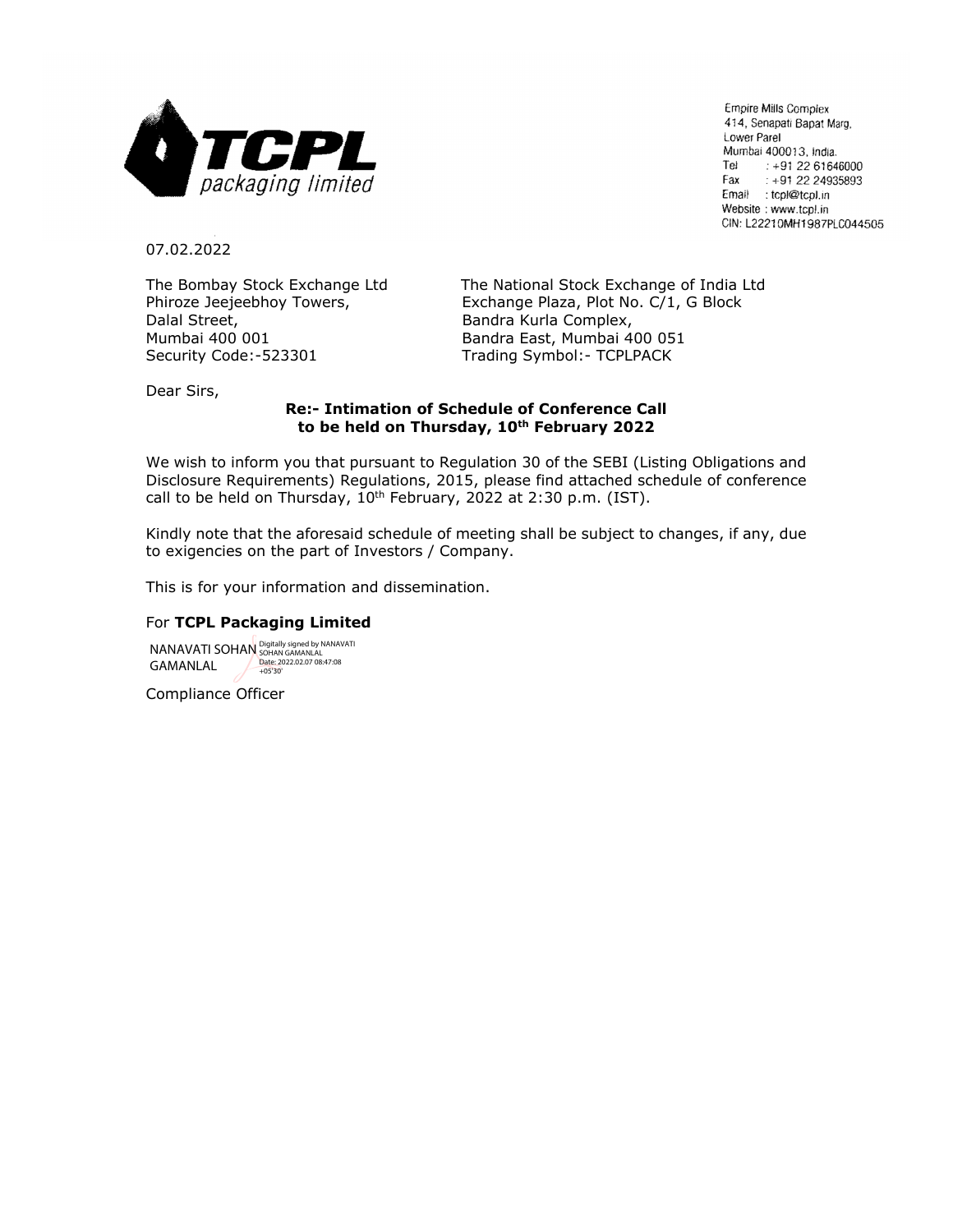

#### *CIN: L22210MH1987PLC044505*

*Corporate office: Empire Mills Complex, 414, Senapati Bapat Marg, Lower Parel, Mumbai, Maharashtra 400013 India* 

# TCPL Packaging

## Q3 & 9M FY2022 Results Conference Call Thursday, February 10, 2022 at 2:30 pm IST

TCPL Packaging Limited (TCPL), one of India's leading producers of sustainable packaging solutions for customers across industries, will host a conference call for investors and analysts on **Thursday, February 10, 2022 at 2:30 pm IST**.

The conference call will be initiated with a brief management discussion on the Q3 & 9M FY2022 results to be declared on Monday, February 07, 2022 followed by an interactive Question & Answer session.

Senior Management team of the Company will be present to address the call.

### **Details of the conference call are as follows:**

| <b>Timing</b>               | 2:30 pm IST on Thursday, February 10, 2022 |
|-----------------------------|--------------------------------------------|
| Conference dial-in          |                                            |
| Primary number              | +91 22 6280 1141 / +91 22 7115 8042        |
| Singapore Toll Free Number  | 800 101 2045                               |
| Hong Kong Toll Free Number  | 800 964 448                                |
| <b>USA Toll Free Number</b> | 1866 746 2133                              |
| <b>UK Toll Free Number</b>  | 0 808 101 1573                             |

To enable participants to connect to the conference call without having to wait for an operator, please register at the below mentioned link:

Pre-registration (Zero wait time to join the call)



*Please dial the above number 5-10 minutes prior to the scheduled start to ensure that you are connected to the call-in time.*